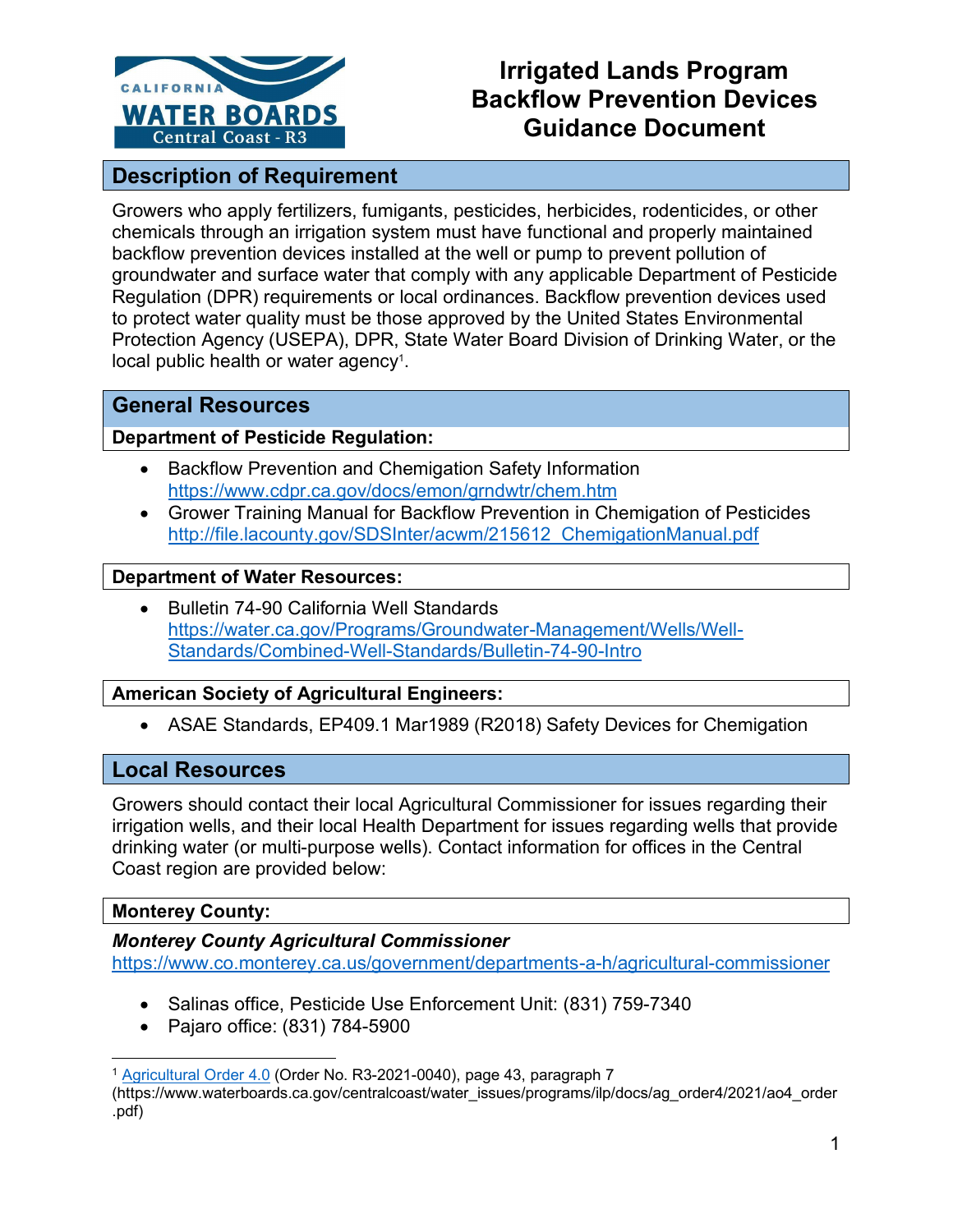· King City office: (831) 385-5266

# *Monterey County Health Department*

[https://www.co.monterey.ca.us/government/departments-a-h/health/environmental](https://www.co.monterey.ca.us/government/departments-a-h/health/environmental-health)[health](https://www.co.monterey.ca.us/government/departments-a-h/health/environmental-health)

- · Salinas office: (831) 755-4505
- · Monterey office: (831) 647-7654
- · King City office: (831) 386-6899

# **Santa Barbara County:**

#### *Santa Barbara County Agricultural Commissioner* <http://www.countyofsb.org/agcomm/>

- · Santa Barbara office: (805) 681-5600
- · Santa Maria office: (805) 934-6200
- · Carpinteria office: (805) 681-5600
- · Buellton office: (805) 688-5331
- · Lompoc office: (805) 688-5331

# *Santa Barbara County Environmental Health Services*

<https://www.countyofsb.org/phd/ehs/home.sbc>

- · Santa Barbara office: (805) 681-4900
- · Santa Maria office: (805) 346-8460

# **San Benito County:**

*San Benito County Agricultural Commissioner* <https://www.cosb.us/departments/agriculture>

· Hollister office: (831) 637-5344

# **Santa Clara County:**

#### *Santa Clara County Agricultural Commissioner* <https://ag.sccgov.org/home>

- · San Jose office: (408) 918-4600
- · San Martin office: (408) 201-0640

# *Santa Clara Valley Water*

<https://www.valleywater.org/>

· San Jose office: (408) 265-2600

#### **Santa Cruz County:**

*Santa Cruz County Agricultural Commissioner* <https://www.agdept.com/>